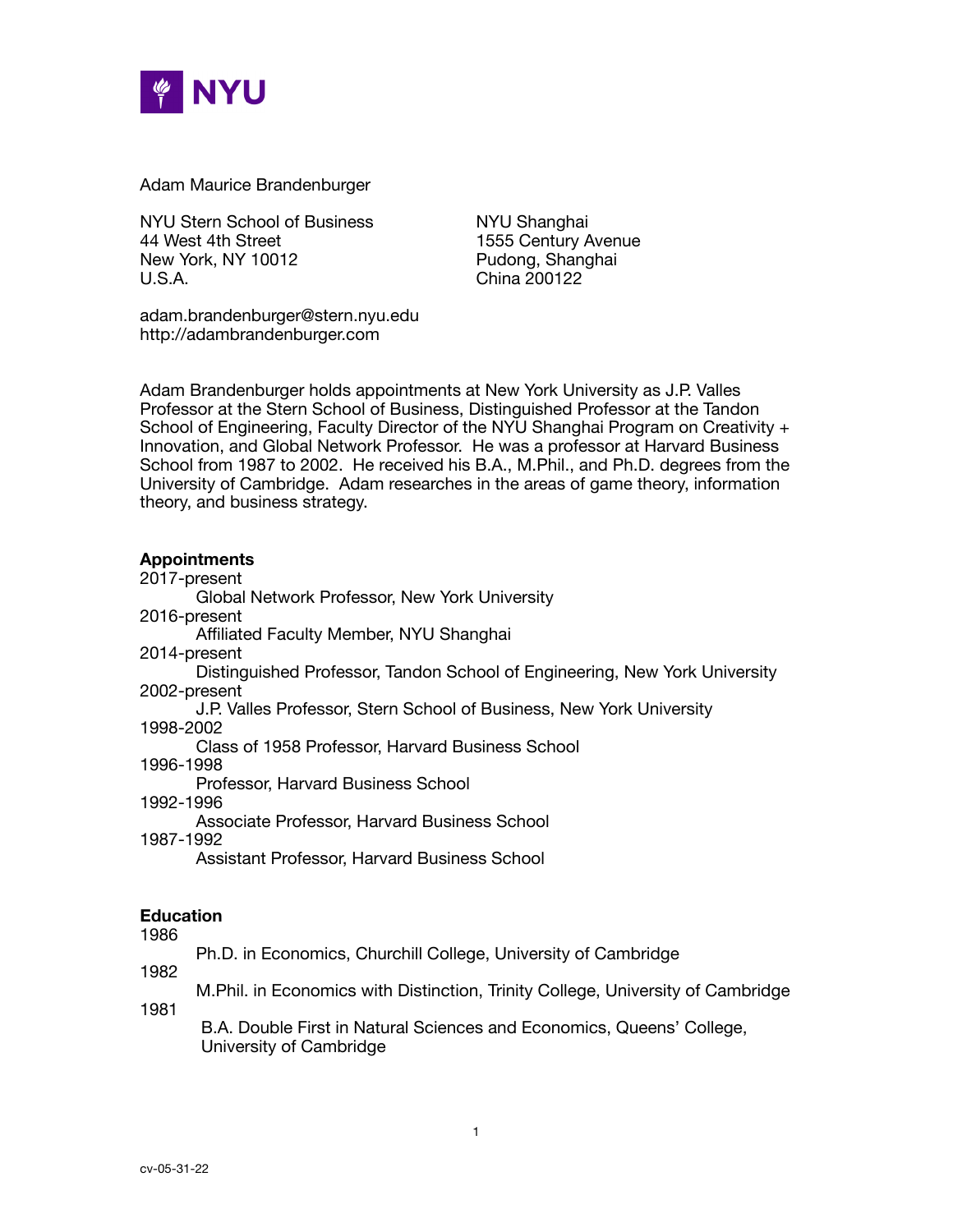### **Teaching Experience**

The Strategist (elective MBA and EMBA course, Stern School of Business; MS course, Stern-NYU Shanghai; J-Term course, NYU Shanghai) Creativity Considered (elective undergraduate course, NYU Shanghai) Introduction to Game Theory (elective undergraduate course, NYU Shanghai) The Project (elective MBA course, Stern School of Business) Game Theory (elective MBA and EMBA course, Stern School of Business) Business Strategy (core MBA course, Stern School of Business) Changing the Game (elective MBA course, Harvard Business School) Game Theory (doctoral course, Harvard Business School) Seminar in Business Strategy (doctoral course, Harvard Business School) Competition & Strategy (core MBA and executive course, Harvard Business School) Engineering Sciences 201 (Faculty of Arts and Sciences, Harvard University) Engineering Sciences 207 (Faculty of Arts and Sciences, Harvard University) Managerial Economics (core MBA course, Harvard Business School)

#### **Articles**

90. "Divisive Normalization is an Efficient Code for Multivariate Pareto-Distributed Environments," by Stefan Bucher and Adam Brandenburger, May 2022, under revision at *Proceedings of the National Academy of Sciences*.

89. "Coordination via Delay: Theory and Experiment," by Ye Jin, Zhen Zhou, and Adam Brandenburger, May 2022.

88. "Coordination via Delay: Theory and Experiment - Online Appendix," by Ye Jin, Zhen Zhou, and Adam Brandenburger, May 2022.

87. "Searching for Orthogonal Neurocomputational Modules that Shape Levels of Rationality in Strategic Interactions," by Vered Kurtz-David, Adam Brandenburger, Maria, Olifer, and Paul Glimcher, May 2022.

86. "Observers of Quantum Systems Cannot Agree to Disagree," by Patricia Contreras-Tejada, Giannicola Scarpa, Aleksander Kubicki, Adam Brandenburger, and Pierfrancesco La Mura, *Nature Communications*, 12, 2021, at https://doi.org/10.1038/

s41467-021-27134-6.

85. "Rethinking Negotiation: A Smarter Way to Split the Pie," by Barry Nalebuff and Adam Brandenburger, *Harvard Business Review*, November-December 2021, at https:// hbr.org/2021/11/rethinking-negotiation.

84. "The Implications of Finite-Order Reasoning," with Alex Danieli and Amanda Friedenberg, *Theoretical Economics*, 16, 2021, at https://econtheory.org/ojs/index.php/ te/article/viewFile/2889/32397/936.

83. "Sell/Buy Bundling," with Barry Nalebuff, *CPI Antitrust Chronicle*, 1, Fall 2021, at https://www.competitionpolicyinternational.com/sell-buy-bundling/.

82. "A New Procedural Approach to the Shapley Value with Generalizations," by Barry Nalebuff and Adam Brandenburger, June 2021.

81. "Symmetry and the Sixth Force: The Essential Role of Complements," with Barry Nalebuff, June 2021.

80. "The Rules of Co-opetition," with Barry Nalebuff, *Harvard Business Review*, January-February 2021, at https://hbr.org/2021/01/the-rules-of-co-opetition.

79. "Two Approaches to Iterated Reasoning in Games," with Amanda Friedenberg and Terri Kneeland, December 2020.

78. "Rényi Entropy, Signed Probabilities, and the Qubit," with Pierfrancesco La Mura and Stuart Zoble, October 2020, at https://arxiv.org/abs/2010.02111.

77. "Game Theory: A Language of Interaction," January 2020, to appear in *Neuroeconomics*, Lecture Notes Series, World Scientific.

76. "Using 'Proof-of-Presence' to Coordinate," with Kai Steverson, November 2019.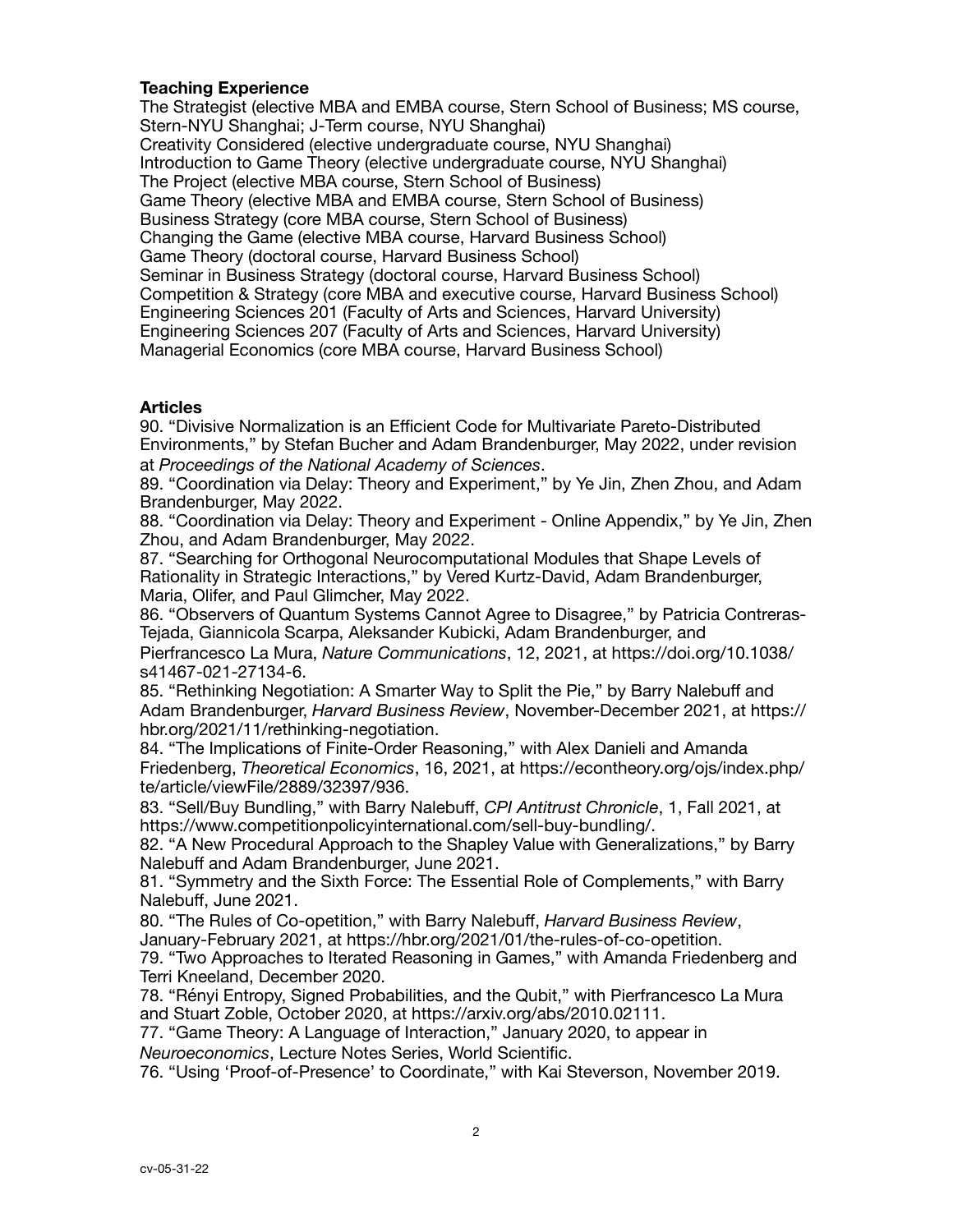75. "Are Your Company's Strengths Really Weaknesses?" *Harvard Business Review*, August 2019, at https://hbr.org/2019/08/are-your-companys-strengths-reallyweaknesses.

74. "Axioms for Rényi Entropy with Signed Measures," with Pierfrancesco La Mura," July 2019.

73. "Infinite Cooperative Games," with H. Jerome Keisler and Paula Miret, July 2019. 72. "Choice-Theoretic Foundations of the Divisive Normalization Model," by Kai Steverson, Adam Brandenburger, and Paul Glimcher, *Journal of Economic Behavior & Organization*, 164, 2019, 148-165, at https://doi.org/10.1016/j.jebo.2019.05.026. 71. "Axioms for the Boltzmann Distribution," with Kai Steverson, *Foundations of Physics*, 49, 2019*,* 444-456, at https://doi.org/10.1007/s10701-019-00257-z. 70. "Agreement and Disagreement in a Non-Classical World," with Patricia Contreras-Tejada, Pierfrancesco La Mura, Giannicola Scarpa, and Kai Steverson, in *Proceedings of the 2019 Workshop on Logics for the Formation and Dynamics of Social Norm (LFDSN 2019)*, ed. by Beishui Liao, Fenrong Liu, and Huimin Dong, at https:// www.xixilogic.org/events/wp-content/uploads/2022/05/lfdsn2019-proceedings.pdf. 69. "To Change the Way You Think, Change the Way You See," *Harvard Business Review*, April 2019, at https://hbr.org/2019/04/to-change-the-way-you-think-changethe-way-you-see. Reprinted in *How to Thrive in a Changing World*, *Harvard Business Review* Special Issue, Spring 2022, 33-35.

68. "Strategy Needs Creativity," *Harvard Business Review*, March-April 2019, at https:// hbr.org/2019/03/strategy-needs-creativity.

67. "Quantum-Assisted Observatories in Space: Real-Time Coherence in Space Telescope Arrays via Shared Quantum States," with Pierfrancesco La Mura and Giannicola Scarpa, unpublished, September 2018.

66. "A Test for Artificial Empathy," with Cheryl Loh, unpublished, May 2018. 65. "A Canonical Hidden-Variable Space," with H. Jerome Keisler, *Annals of Pure and Applied Logic*, 169, 2018, 1295-1302, at https://doi.org/10.1016/j.apal.2018.08.003. 64. "Where Do Great Strategies Really Come From?" *Strategy Science*, 2, 2017, 220-225, at https://doi.org/10.1287/stsc.2017.0039.

63. "Wenn die Lichtgeschwindigkeit nicht mehr ausreicht: Quantennetzwerke könnten internationalen Teams helfen," with Pierfrancesco La Mura, *Frankfurter Allgemeine Zeitung*, July 4, 2016.

62. "Epistemic Conditions for Nash Equilibrium" (extended version), with Robert Aumann, in *Readings in Formal Epistemology: Sourcebook*, ed. by Horacio Arlo-Costa, Vincent Hendricks, and Johan van Benthem, Springer, 2016.

61. "Team Decision Problems with Classical and Quantum Signals," with Pierfrancesco La Mura, *Philosophical Transactions of the Royal Society A*, 374, 2016, 20150096.

60. "Fiber Products of Measures and Quantum Foundations," with H. Jerome Keisler, in *Logic & Algebraic Structures in Quantum Computing & Information*, ed. by Jennifer Chubb, Ali Eskandarian, and Valentina Harizanov, in Lecture Notes in Logic, Association for Symbolic Logic/Cambridge University Press, 2016; also at adambrandenburger.com.

59. "Thinking About Thinking and Its Cognitive Limits," with Xiaomin Li, August 2015. 58. "How Many Levels Do Players Reason? Observational Challenges and a Solution," extended abstract, with Alex Danieli and Amanda Friedenberg, in *Proceedings of the 15th Conference on Theoretical Aspects of Rationality and Knowledge* (TARK), 2015, at http://www.imsc.res.in/tark/TARK2015-proceedings.pdf.

57. "Are Admissibility and Backward Induction Consistent?" with Amanda Friedenberg, unpublished, February 2014.

56. "No-Signalling is Equivalent to Free Choice of Measurements," with Samson Abramsky and Andrei Savochkin, in *Electronic Proceedings in Theoretical Computer Science*, 171, 2014, Proceedings of the 10th International Workshop on Quantum Physics and Logic, at http://eptcs.web.cse.unsw.edu.au/paper.cgi?QPLX.1.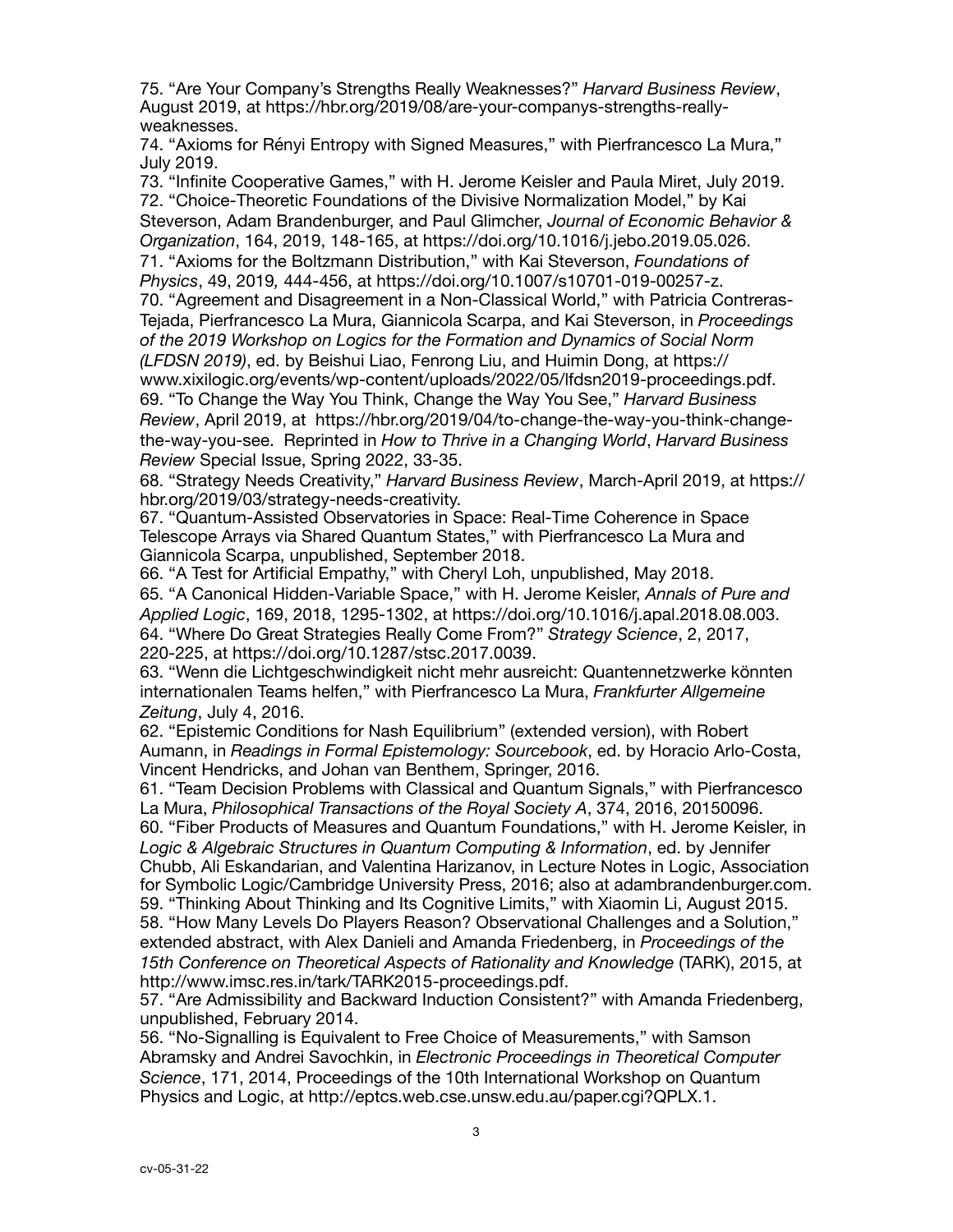55. "An Operational Interpretation of Negative Probabilities and No-Signalling Models," with Samson Abramsky, in *Horizons of the Mind: A Tribute to Prakash Panagaden*, ed. by Franck van Breugel, Elham Kashefi, Catuscia Palamidessi, and Jan Rutten, Lecture Notes in Computer Science 8464, Springer, 2014, 59-75; also at http://arxiv.org/abs/ 1401.2561.

54. "Higher Education at a Strategic Inflection Point," *The Stern Opportunity*, October 2013.

53. "Use of a Canonical Hidden-Variable Space in Quantum Mechanics," with H.

Jerome Keisler, in *Computation, Logic, Games, and Quantum Foundations: The Many Facets of Samson Abramsky*, ed. by Bob Coecke, Luke Ong, and Prakash Panangaden, Lecture Notes in Computer Science 7860, Springer, 2013, 1-6.

52. "Comment on 'Towards a Behavioral Theory of Strategy' by Giovanni Gavetti," with Natalya Vinokurova, *Organization Science*, 23, 2012, 286-287.

51. "Fixed Points in Epistemic Game Theory," with Amanda Friedenberg and H. Jerome Keisler, in *Mathematical Foundations of Information Flow*, ed. by Samson Abramsky and Michael Mislove, Proceedings of Symposia in Applied Mathematics, Vol. 71, American Mathematical Society, 2012, 49-60.

50. "The Sheaf-Theoretic Structure of Non-Locality and Contextuality," with Samson Abramsky, *New Journal of Physics*, 13, 2011, 113036.

49. "The Relationship between Rationality on the Matrix and the Tree," with Amanda Friedenberg, unpublished, March 2011.

48. "Origins of Epistemic Game Theory," in *Epistemic Logic: Five Questions*, ed. by Vincent Hendricks and Olivier Roy, Automatic Press, 2010, 59-69.

47. "The Relationship between Quantum and Classical Correlation in Games," *Games and Economic Behavior*, 69, 2010, 175-183.

46. "Self-Admissible Sets," with Amanda Friedenberg, *Journal of Economic Theory*, 145, 2010, 785-811.

45. "A Classification of Hidden-Variable Properties," with Noson Yanofsky, *Journal of Physics A: Mathematical and Theoretical*, 41, 2008, 425302.

44. "Intrinsic Correlation in Games," with Amanda Friedenberg, *Journal of Economic Theory*, 141, 2008, 28-67.

43. "Intrinsic Correlation in Games: Online Appendix," with Amanda Friedenberg, October 2007.

42. "Admissibility in Games," with Amanda Friedenberg and H. Jerome Keisler, *Econometrica*, 76, 2008, 307-352.

41. "Admissibility in Games: Online Supplement," with Amanda Friedenberg and H. Jerome Keisler, *Econometrica*, 76, 2008.

40. "Epistemic Game Theory: An Overview," in *The New Palgrave Dictionary of Economics*, 2nd edition, ed. by Steven Durlauf and Lawrence Blume, London: Palgrave Macmillan, 2008.

39. "Epistemic Game Theory: Complete Information," in *The New Palgrave Dictionary of Economics*, 2nd edition, ed. by Steven Durlauf and Lawrence Blume, London: Palgrave Macmillan, 2008.

38. Interview, in *Game Theory: Five Questions*, ed. by Vincent Hendricks and Pelle Guldborg Hansen, Automatic Press, 2007, 41-48.

37. "The Power of Paradox: Some Recent Developments in Interactive Epistemology," *International Journal of Game Theory*, 35, 2007, 465-492.

36. "A Note on Kuhn's Theorem," in *Texts in Logic and Games I: Interactive Logic: Proceedings of the 7th Augustus de Morgan Workshop*, London, ed. by Johan van Benthem, Dov Gabbay, and Benedikt Loewe, Amsterdam University Press, 2007, 71-88. 35. "Biform Games," with Harborne Stuart, *Management Science*, 53, 2007, 537-549. 34. "Biform Games: Electronic Companion," with Harborne Stuart, *Management Science*, 53, 2007.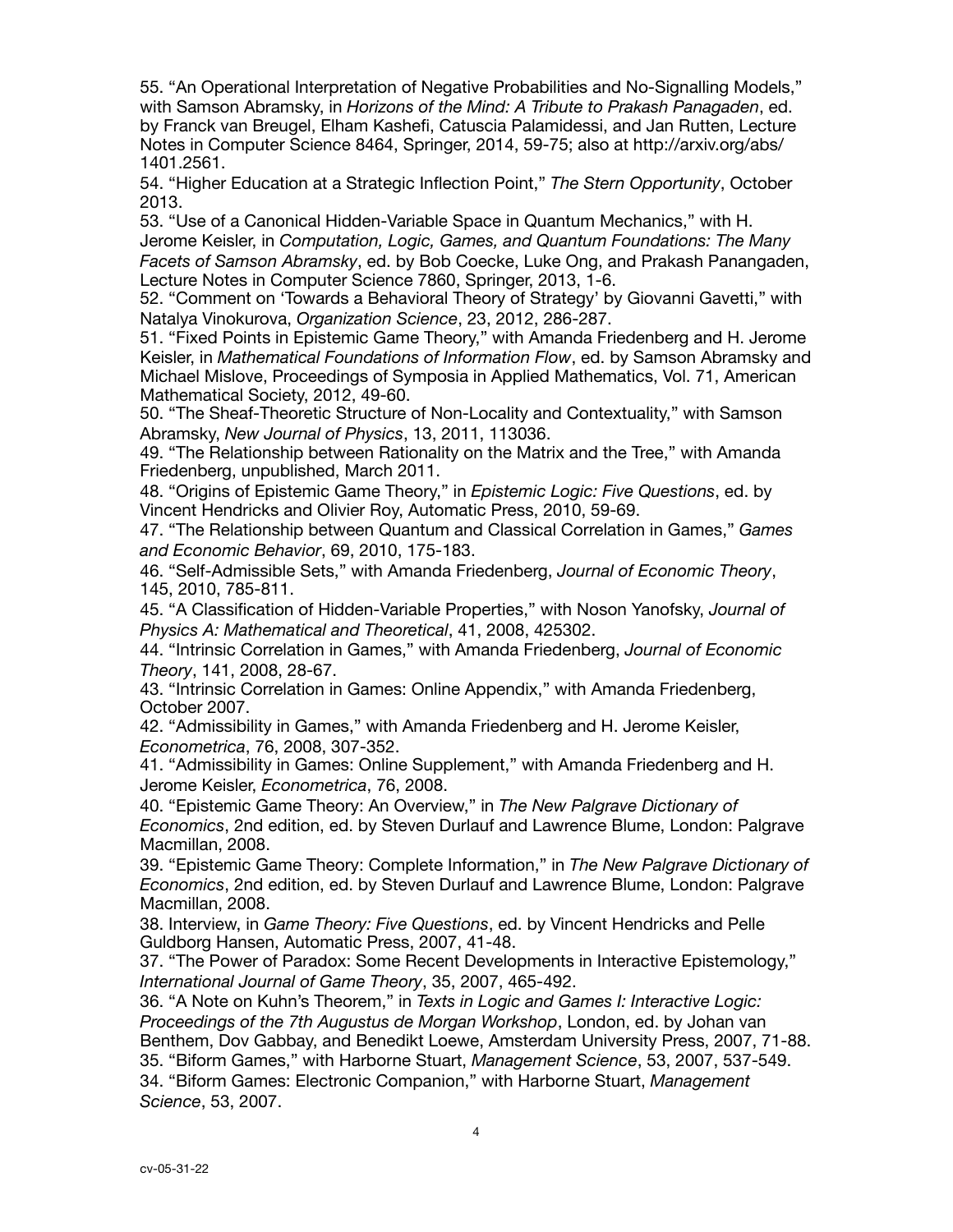33. "Biform Games: Additional Online Material," with Harborne Stuart, July 2006.

32. "Notes on the Relationship between Strong Belief and Assumption," with Amanda Friedenberg and H. Jerome Keisler, unpublished, April 2007.

31. "A Purification Theorem for Perfect-Information Games," with Amanda Friedenberg, unpublished, January 2007.

30. "An Impossibility Theorem on Beliefs in Games," with H. Jerome Keisler, *Studia Logica*, 84, 2006, 211-240.

29. "On the Existence of a 'Complete' Possibility Structure," in *Cognitive Processes and Economic Behavior*, ed. by Marcello Basili, Nicola Dimitri, and Itzhak Gilboa, Routledge, 2003, 30-34.

28. "Porter's Added Value: High Indeed!" (Commentary on *Competitive Strategy*, by Michael Porter, New York: Free Press, 1980), in *Academy of Management Executive*, 18, 2002, 58-60.

27. Review of *Judo Strategy*, by David Yoffie and Mary Kwak, Boston: Harvard Business School Press, 2001, in *Manageris*, 101, February 2002, 10.

26. "Epistemic Conditions for Iterated Admissibility," with H. Jerome Keisler, in *Theoretical Aspects of Rationality and Knowledge: Proceedings of the Eighth* 

*Conference*, ed. by Johan van Benthem, Morgan Kaufmann, 2001, 31-37.

25. "The Added-Value Theory of Business," with Barry Nalebuff, *Strategy & Business*, Fourth Quarter 1997.

24. "Complementors in the Digital Economy," with Barry Nalebuff, *Oracle Alliance*, March-April 1997.

23. "Entry and Deterrence in British Satellite Broadcasting," with Pankaj Ghemawat, in *Games Businesses Play: Cases and Theory*, by Pankaj Ghemawat, MIT Press, 1997, 177-204.

22. "Strategic and Structural Uncertainty in Games," in *Wise Choices: Decisions, Games, and Negotiations*, ed. by Richard Zeckhauser, Ralph Keeney, and James Sebenius, Harvard Business School Press, 1996, 221-232.

21. "Inside Intel," review of *Only the Paranoid Survive*, by Andrew Grove, Currency/ Doubleday, 1996, with Barry Nalebuff, in *Harvard Business Review*, November-December 1996, 168-175.

20. "Laurel Without Hardy? A Lesson for Business," with Barry Nalebuff, *The New York Times*, August 18, 1996.

19. "When Managers Cover Their Posteriors: Making the Decisions the Market Wants to See," with Ben Polak, *The RAND Journal of Economics*, 27, 1996, 523-541.

18. "Value-Based Business Strategy," with Harborne Stuart, *Journal of Economics & Management Strategy*, 5, 1996, 5-24.

17. "The Right Game: Use Game Theory to Shape Strategy," with Barry Nalebuff, *Harvard Business Review*, July-August 1995, 57-71.

16. "Epistemic Conditions for Nash Equilibrium," with Robert Aumann, *Econometrica*, 63, 1995, 1161-1180.

15. "Hierarchies of Beliefs and Common Knowledge," with Eddie Dekel, *Journal of Economic Theory*, 59, 1993, 189-198.

14. Review of *Thinking Strategically*, by Avinash Dixit and Barry Nalebuff, New York: Norton, 1991, in *Journal of Economics & Management Strategy*, 2, 1993, 325-332.

13. "Knowledge and Equilibrium in Games," *Journal of Economic Perspectives*, 6, 1992, 83-101.

12. "Correlated Equilibrium with Generalized Information Structures," with Eddie Dekel and John Geanakoplos, *Games and Economic Behavior*, 4, 1992, 182-201.

11. "Lexicographic Probabilities and Iterated Admissibility," in *Economic Analysis of Markets and Games: Essays in Honor of Frank Hahn*, ed. by Partha Dasgupta, Douglas Gale, Oliver Hart, and Eric Maskin, MIT Press, 1992, 282-290.

5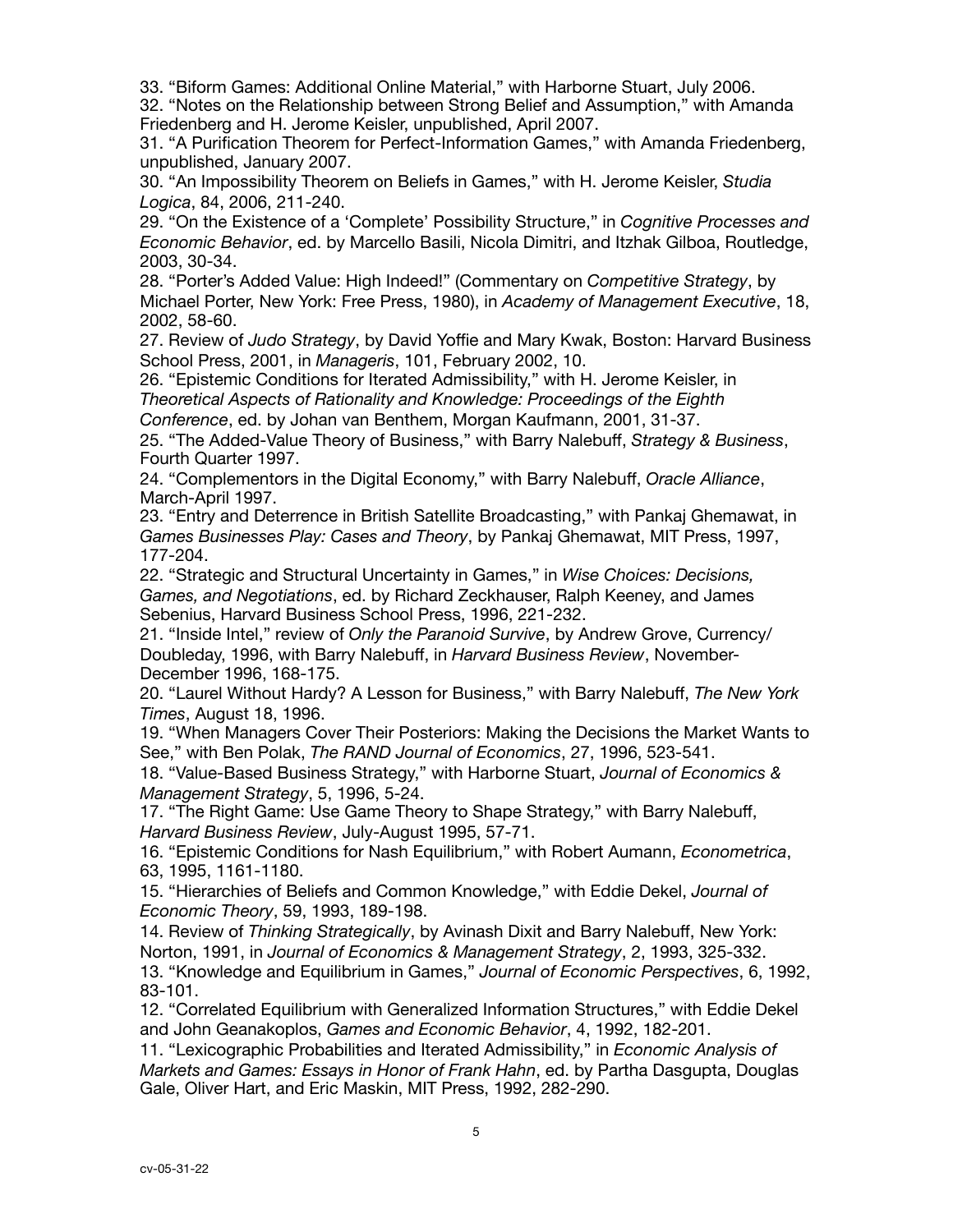10. "Lexicographic Probabilities and Equilibrium Refinements," with Larry Blume and Eddie Dekel, *Econometrica*, 59, 1991, 81-98.

9. "Lexicographic Probabilities and Choice under Uncertainty," with Larry Blume and Eddie Dekel, *Econometrica*, 59, 1991, 61-79.

8. "Common Knowledge and Game Theory," with Ken Binmore, in *Essays on the Foundations of Game Theory*, by Ken Binmore, Basil Blackwell, 1990, 105-150. 7. "A Simple Characterization of Stochastically Monotone Functions," with James

Bergin, *Econometrica*, 58, 1990, 1241-1243.

6. "Common Knowledge of an Aggregate of Expectations," with Lars Nielsen, John Geanakoplos, Richard McKelvey, and Talbot Page, *Econometrica*, 58, 1990, 1235-1239. 5. "An Overview of Lexicographic Choice under Uncertainty," with Larry Blume and Eddie Dekel, in *Choice Under Uncertainty*, ed. by Peter Fishburn and Irving LaValle, *Annals of Operations Research*, 19, 1989, 231-246.

4. "The Role of Common Knowledge Assumptions in Game Theory," with Eddie Dekel, in *The Economics of Missing Markets, Information, and Games*, ed. by Frank Hahn, Oxford University Press, 1989, 46-61.

3. Review of *Economic Organizations as Games*, ed. by Ken Binmore and Partha Dasgupta, Basil Blackwell, 1986, in *Economica*, 55, 1988, 278-279.

2. "Rationalizability and Correlated Equilibria," with Eddie Dekel, *Econometrica*, 55, 1987, 1391-1402.

1. "Common Knowledge with Probability 1," with Eddie Dekel, *Journal of Mathematical Economics*, 16, 1987, 237-245.

## **Books**

3. *A Mathematical Theory of Strategy*, with Harborne Stuart, in progress with World Scientific.

2. *The Language of Game Theory: Putting Epistemics into the Mathematics of Games*, World Scientific Series in Economic Theory, ed. by Eric Maskin, World Scientific, 2014. Published in Chinese by Truth & Wisdom Press, Shanghai, May 2019.

1. *Co-opetition*, with Barry Nalebuff, Currency/Doubleday, 1996. Translated into Bahasa, Chinese, Dutch, French, German, Greek, Hebrew, Japanese, Korean, Portuguese, Russian, Spanish, Swedish, Thai, Turkish, Vietnamese.

### **Selected Case Studies**

"Bitter Competition: The Holland Sweetener Co. vs. NutraSweet (A)-(G)," Harvard Business School Cases 794079-PDF-ENG to 794085-PDF-ENG.

"Power Play (A): Nintendo in 8-bit Video Games," Harvard Business School Case 795102-PDF-ENG.

"Power Play (B): Sega in 16-bit Video Games," Harvard Business School Case 795103- PDF-ENG.

"Power Play (C): 3DO in 32-bit Video Games," Harvard Business School Case 795104- PDF-ENG.

### **Patents**

"Quantum-Assisted Load Balancing in Communication-Constrained Wide-Area Physical Networks," U.S. patent #10056983 (with New York University and Pierfrancesco La Mura)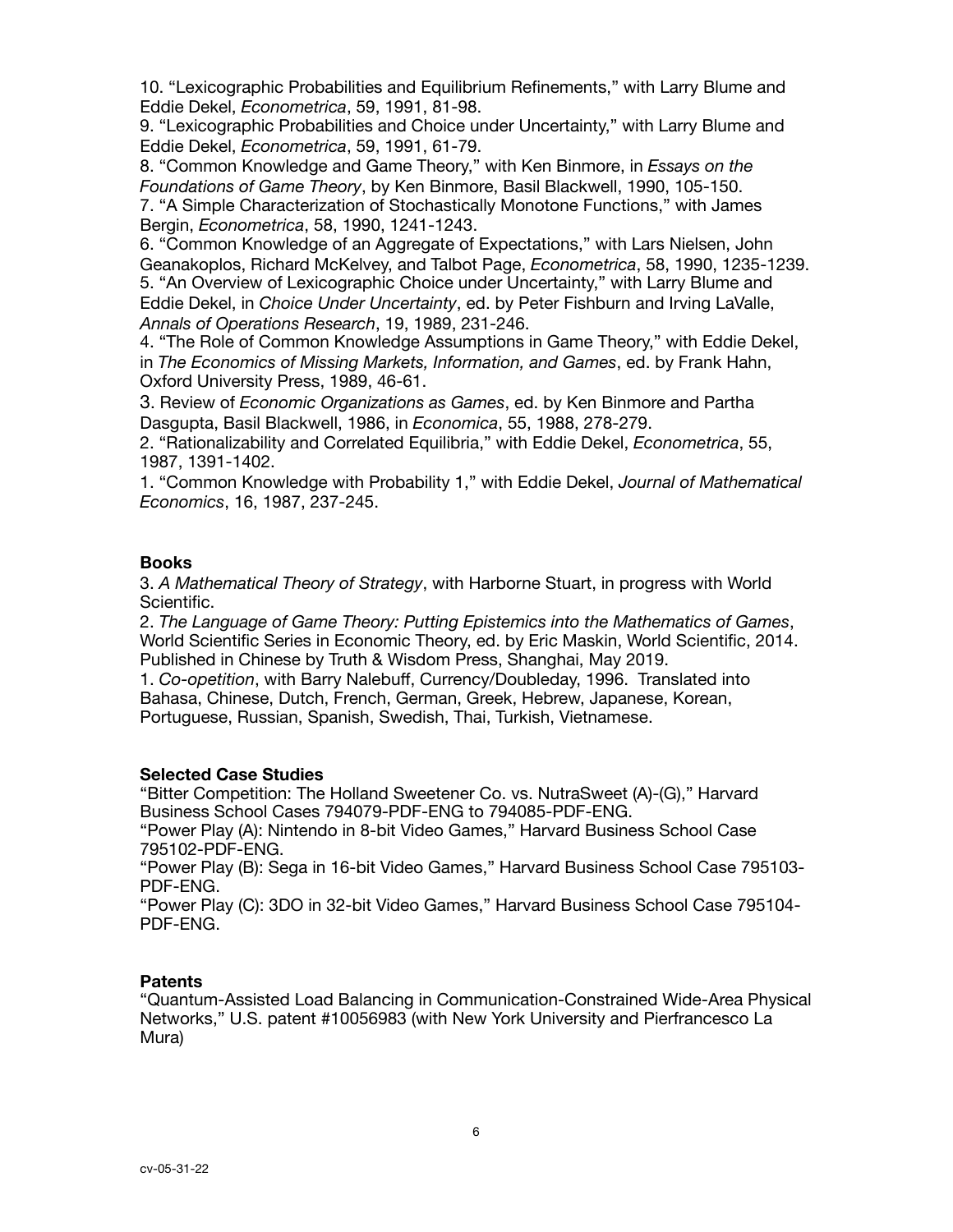### **Recent Invited Talks**

"Co-opetition," keynote talk at Harvard Business Review China Annual Forum 2021, November 2021.

"Co-opetition," keynote talk at ABRAS Brazil, September 2021.

"Using 'Proof-of-Presence' to Coordinate," invited talk at Society for the Advancement of Economic Theory, Seoul, June 2021.

"Epistemic Game Theory," NYU Neuroeconomics Summer School, NYU Shanghai, July 2019.

"Agreement and Disagreement in a Non-Classical World," keynote talk at LFDSN 2019, Zhejiang University, Hangzhou, May 2019.

"Agreement and Disagreement in a Quantum World," invited talk at Encapsulated Agents in Quantum Theory: Re-examining Wigner's Friend, workshop, UMass Boston, March 2019.

"Using Proof-of-Work to Coordinate," keynote talk at Game Theory Conference, University of Shanghai for Science and Technology, September 2018.

"Strategy Needs Creativity," distinguished scholar lecture at Southern University of Science and Technology, Shenzhen, June 2018.

"Strategy Needs Creativity," leadership workshop at Schwarzman College, May 2018. "Epistemic Game Theory," Tsinghua University, May 2018.

"Strategy Needs Creativity," keynote talk at 2017 Global Cre8 Summit, Shenzhen, December 2017.

"Where Do Great Strategies Really Come From?" *Strategy Science* workshop, Apple University, September 2017.

"Epistemic Game Theory" and "Normalization Models: Normative Foundations," NYU Neuroeconomics Summer School, NYU Shanghai, July 2017.

"Strategy from Creativity," keynote talk at AMT Quarterly Partners Summit, Shanghai, April 2017.

"The Father of Singularity: A Case Study in Creativity and Innovation," public talk, East China Normal University, March 2017.

"Mentoring," invited talk at Entrepreneurs' Organization Accelerator APAC Mentorship Summit, Shanghai, February 2017.

"Your Idea Is, Of Course, Crazy," keynote talk at Global Cre8 Summit, Shenzhen, October 2016.

"Epistemic Game Theory: Language and Observation," public talk, NYU Shanghai, October 2015.

"Entropy and Simulation of No-Signaling Models," inaugural lecture at Institute for Quantum Social and Cognitive Science, University of Leicester, October 2015.

"Entropy and Simulation of No-Signaling Models," at Logic Colloquium 2015, University of Helsinki, August 2015.

"Game Theory," NYU Shanghai Neuroeconomics Summer School, NYU Shanghai, July 2015.

"Formal Methods," keynote talk at Vienna Conference on Strategy, Organizational Design, and Innovation, University of Vienna, June 2015.

"Epistemic Game Theory: Language and Observation," at 8th Pan-Pacific Conference on Game Theory, Academia Sinica, Taiwan, May 2015.

"Deriving the Qubit from Entropy Principles," at Conference on Quantum Probability and the Mathematical Modelling of Decision Making, Fields Institute, University of Toronto, March 2015.

"Deriving the Qubit from Entropy Principles," at Workshop on Correlated Information Change, University of Amsterdam, November 2014.

"Epistemic Game Theory," at 2014 China Meeting of the Econometric Society, Xiamen University, China, June 2014.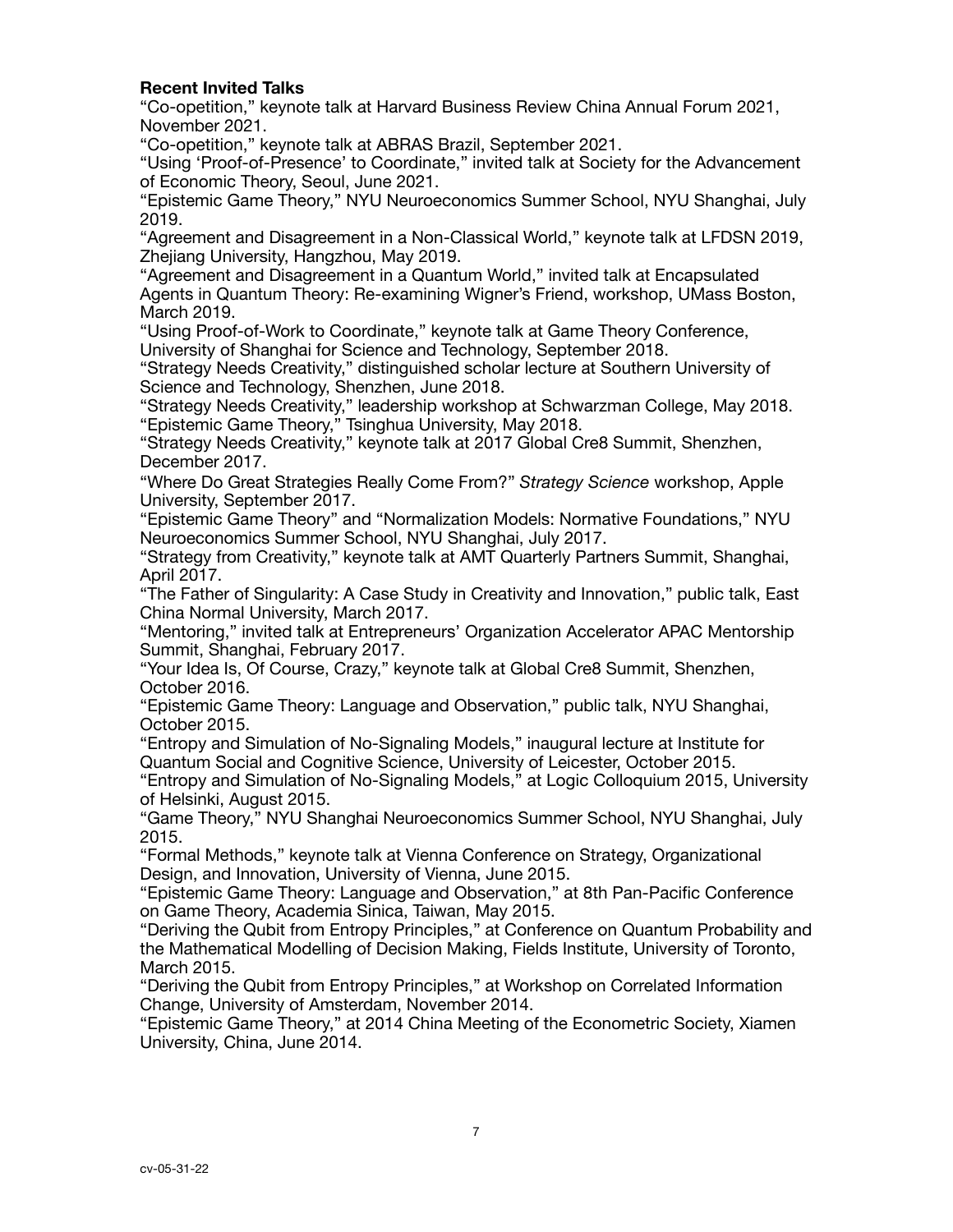## **Awards and Achievements**

2021

"Observers of Quantum Systems Cannot Agree to Disagree" was a top-25 article in *Nature Communications* 2021; at https://www.nature.com/collections/ iajigabbdg

2020

"Strategy Needs Creativity" appeared in *HBR's 10 Must Reads 2020: The Definitive Management Ideas of the Year*, Harvard Business Review Publishing, 2020

2017

Fellow of the Game Theory Society

2008

NYU Stern Teaching Excellence Award

2006

NYU Stern MBA 2006 Professor of the Year

2004

Fellow of the Econometric Society

1985-1987

Research Fellowship, Churchill College, University of Cambridge

1983-1985

Harkness Fellowship

1981

College Prize and Foundation Scholarship, and University Wrenbury Scholarship in Economics

1979

College Prize and Venn Prize in Natural Sciences for top College Natural Sciences Tripos result

1978

Open Scholarship to Queens' College, University of Cambridge

# **Doctoral Students**

Raja Panjwani, New York University, current Jessy Hsieh, New York University, current Dan Sands, New York University, PhD 2021, UCL Stefan Bucher, New York University, PhD 2021, University of Tübingen and Max Planck Institute Elliot Lipnowski, New York University, PhD 2016, Columbia University Sandy Yu, New York University, PhD 2015, University of Minnesota Shellwyn Weston, New York University, PhD 2013 Natalya Vinokurova, New York University, PhD 2012, University of Pennsylvania Andrei Savochkin, New York University, PhD 2012, New Economic School, Moscow Andrea Prado, New York University, PhD 2011, INCAE, Costa Rica Matthew Grennan, New York University, PhD 2010, University of Pennsylvania Konrad Grabiszewski, New York University, PhD 2008, University of Miami Amanda Friedenberg, Harvard University, PhD 2003, Arizona State University Terence Burnham, Harvard University, PhD 1997 Hong Hu, Harvard University, PhD 1996 Harborne Stuart, Harvard University, PhD 1992, Columbia University